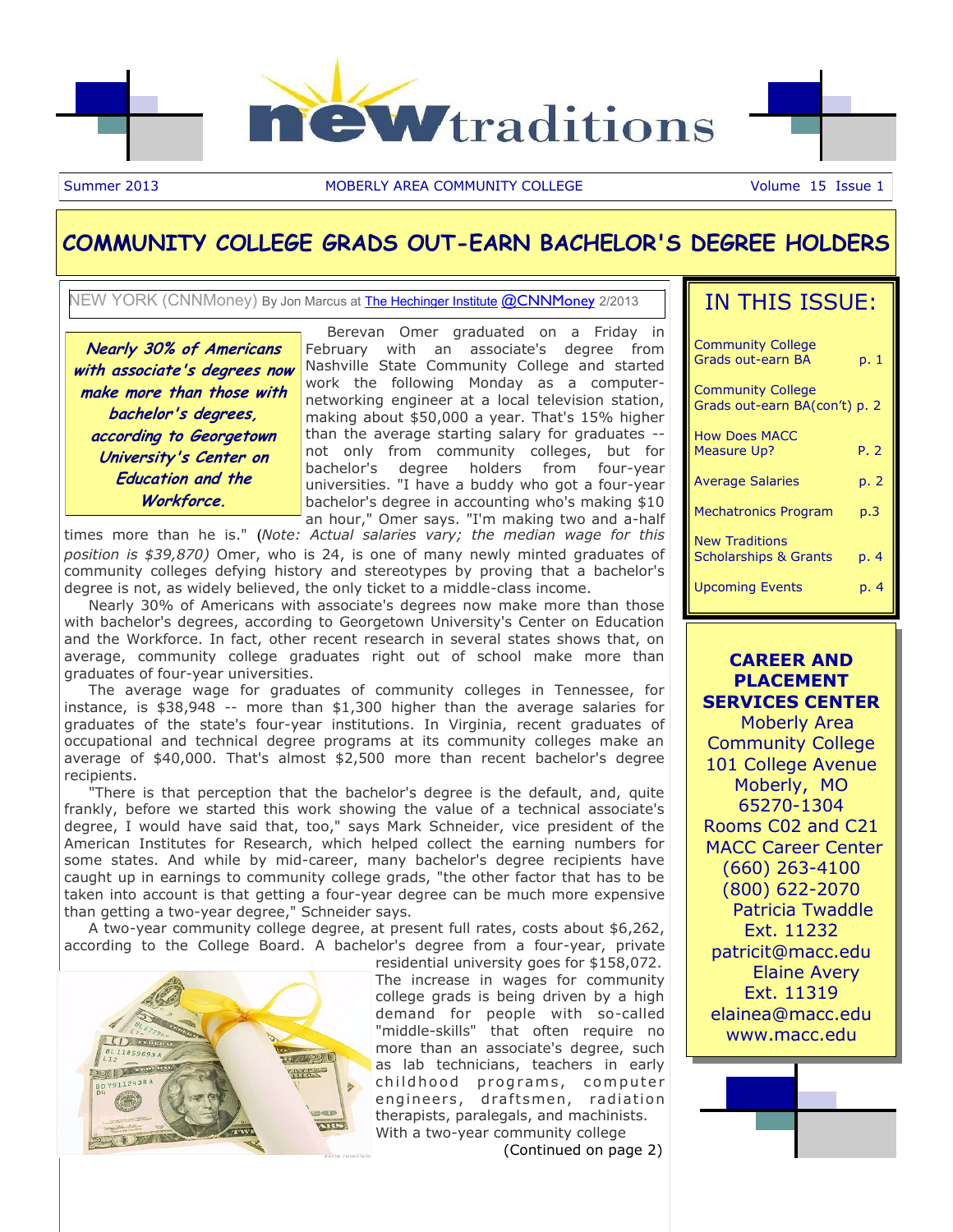

# **COMMUNITY COLLEGE GRADS OUT-EARN**

**BACHELOR'S DEGREE HOLDERS**

BY JON MARCUS AT [THE HECHINGER INSTITUTE](http://hechinger.tc.columbia.edu/) [@CNNMONEY](https://twitter.com/intent/user?screen_name=cnnmoney) FEBRUARY 26, 2013: 6:23 AM ET

#### (continued from page 1)

degree, air traffic controllers can make taxi drivers with bachelor's \$113,547, radiation therapists \$76,627, dental hygienists \$70,408, nuclear medicine technologists \$69,638, nuclear technicians \$68,037, registered nurses \$65,853, and fashion designers \$63,170, CareerBuilder.com reported in January.

 "You come out with skills that people want immediately and not just theory," Omer says.

 The Georgetown center estimates that 29 million jobs paying middle class wages today require only an associate's, and not a bachelor's, degree.

 "I would not suggest anyone look down their nose at the associate's degree," says Jeff Strohl, director of research at the Georgetown center.

 "People see those programs as tracking into something that's dead end," Strohl says. "It's very clear that that perception does not hold up."

 The bad news is that not enough associate's degree holders are being produced.

 Only 10% of American workers have the sub-baccalaureate degrees needed for middle-skills jobs, compared with 24% of Canadians and 19% of Japanese, the Organization for Economic Cooperation and Development reports.

 Over the last 20 years, the number of graduates with associate's degrees in the United States has increased by barely 3%. And while the Obama administration has pushed community colleges to increase their numbers, enrollment at these schools fell 3.1% this year, the National Student Clearinghouse Research Center reports. Graduation rates also remain abysmally low.

 Meanwhile, many people with bachelor's degrees are working in fields other than the ones in which they majored, according to a new report by the Center for College Affordability and Productivity.

 "We have a lot of bartenders and degrees," says Christopher Denhart, one of the report's coauthors.

 Still, the salary advantage for associate's degree holders narrows over time, as bachelor's degree recipients eventually catch up, says Schneider.

 Although these figures vary widely by profession, associate's degree recipients, on average, end up making about \$500,000 more over their careers than people with only high school diplomas, but \$500,000 less than people with bachelor's degrees, the Georgetown center calculates.

 As for Omer, he's already working toward a bachelor's degree.

 "Down the road a little further, I may want to become a director or a manager," he says. "A bachelor's degree will get me to that point."

This story was produced by The [Hechinger Report](http://hechingerreport.org/)*,* a nonprofit, nonpartisan education-news outlet based at Teachers College, Columbia University. It's one of a series of reports about *[workforce](http://hechingerreport.org/category/special_reports/learn-and-earn/)  [development and higher education.](http://hechingerreport.org/category/special_reports/learn-and-earn/)*

# **HOW DOES MACC MEASURE UP?**

MACC scored high in measures of college success, as 53% of MACC students graduate within three years from the time they begin. An article [http://money.cnn.com/pf/college/community](http://money.cnn.com/pf/college/community-colleges/?iid=EL)[colleges/?iid=EL](http://money.cnn.com/pf/college/community-colleges/?iid=EL) '*How Does Your Community College Stack Up*?', published online in *CNN Money*, reported on a recent survey of community colleges conducted by *College Success Measures*, a nonprofit partnership between the American Institutes for Research and Matrix Knowledge Group, focused on using data to drive improvement in higher education outcomes in the United States.

The survey ranked approximately 800 community colleges nationwide enrolling over 200 freshman annually on measures of student success. *MACC ranks second in the state,* topped only by St. Louis Community College— Meramac, which showed a 55% graduation rate within a three year time frame.

 MACC's overall ranking was 104, placing our school in the top 13% of all community colleges nationwide. For more information, go to: <http://www.collegemeasures.org/>

**AVERAGE SALARIES FOR THE TOP SEVEN MACC CAREER AND TECHNICAL PROGRAMS** 

*(from data compiled for the 180 day graduate placement report on graduates from summer 2011, fall 2011, and spring 2012 semesters)*

| Occupational Therapy Assistant -OTA                                   | \$22.71 per hour/\$47,237 annual |
|-----------------------------------------------------------------------|----------------------------------|
| Associate Degree Nursing-RN                                           | \$21.78 per hour/\$45,302 annual |
| <b>Welding and Metals Technology</b>                                  | \$17.04 per hour/\$35,432 annual |
| <b>Practical Nursing-LPN</b>                                          | \$14.80 per hour/\$30,784 annual |
| Medical Laboratory Technician-MLT                                     | \$14.25 per hour/\$29,640 annual |
| Computer Information Technology                                       | \$14.00 per hour/\$29,120 annual |
| Law Enforcement Training Center-LETC \$12.46 per hour/\$25,917 annual |                                  |

*NOTE: Most of these are two year Associate of Applied Science or Associate Degree Nursing programs, but Practical Nursing takes one year (three semesters) and the 32 credit LETC certificate takes just one semester.*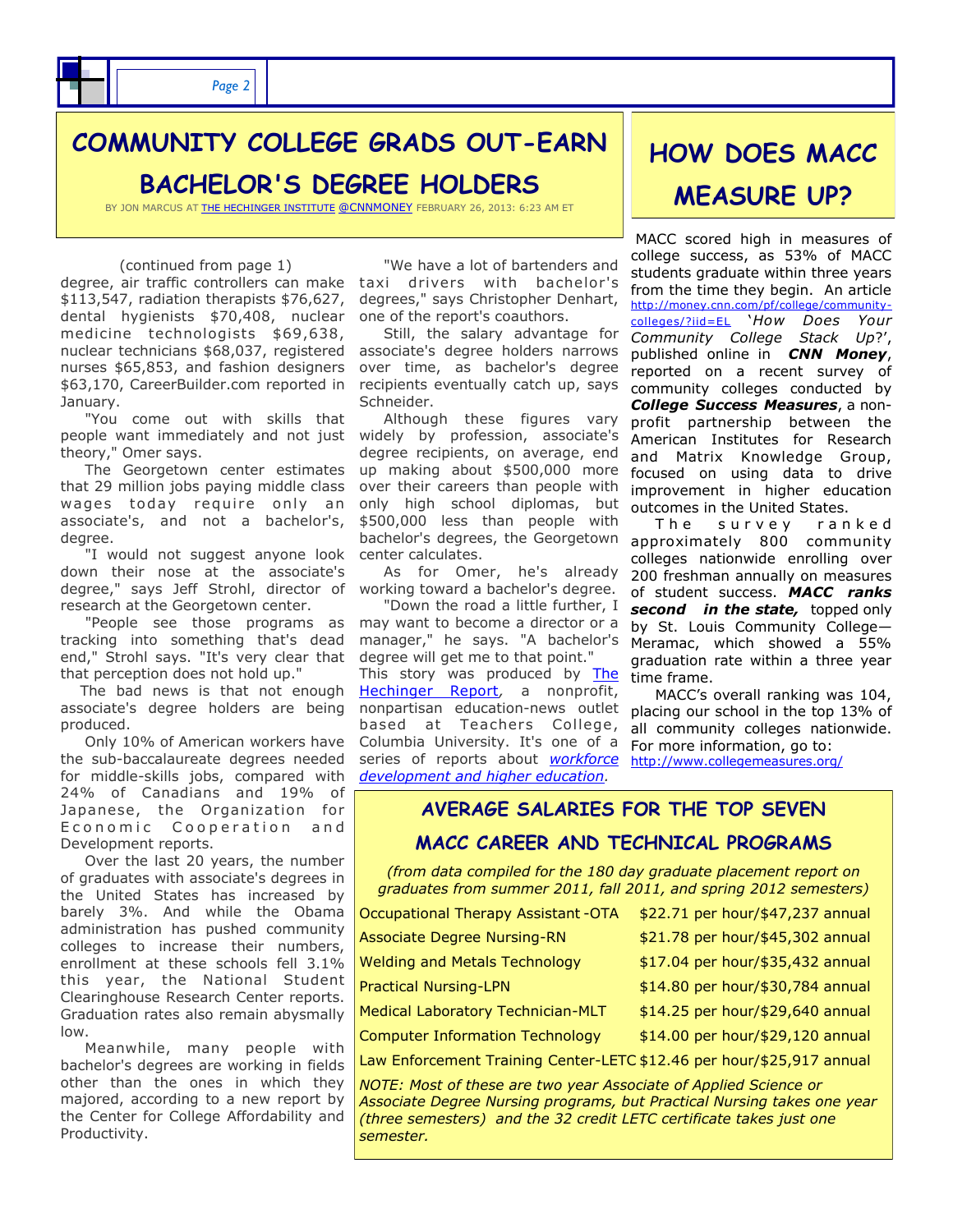ics, mechanical systems, electronics, ing and teamwork. computers, advanced manufacturing, industrial maintenance and more.

 An electro-mechanical technician gies that will change the world. The with mechatronics training would find U.S. Department of Labor listed entry-level employment in area man-mechatronics as a new and emerging ufacturing companies, including such "green jobs" growth area and part of companies as **3M, Kraft, Quaker,**  an in-demand industry cluster spe-**Gates, Hubbell, American Air Fil-**cializing in the repair and mainte**ter**, and others. More and more em-nance of manufacturing equipment, ployers are seeking technicians with operation systems and the related broad knowledge to troubleshoot and computer programming components cal equipment that is controlled by correct computer/machine errors be-that keep businesses operating effifore they impact the manufacturing ciently and cost effectively. According line. Mechatronics is predominantly to the Bureau of Labor Statistics, the hands-on and involves work with job outlook for mechatronics is bright computers, machines, and systems.

 The diagram to the right illustrates the broad variety of industries employing technicians trained in mechatronics. It is important to recognize, though, that jobs for these technicians are not entitled "Mechatronics." Job titles run the gamut from production technician to engineering technician to industrial maintenance technician. Students enrolled in the program will prepare portfolios listing the classes they have taken and the skills they have attained. They will be prepared to recognize the jobs that they will be qualified for and demonstrate their qualifications during a job interview.

 **Mechatronics** is a program designed to prepare individuals to be electrical and mechanical maintenance technicians for the highly technological, integrated and automated manufacturing facilities of the modern workplace. The program is designed to integrate mechanical, electrical, process and control skills as employers are demanding technicians who are "cross-trained. Students learn to install, replace, troubleshoot and repair equipment used in manufacturing facilities. All technical courses have an intensive hands-on lab com-

Shared by Jo Fey, MACC's Dean ponent as students learn skills in *of Career and Technical Education* electrical systems, motor control, hy- Mechatronics is a new and exciting draulics and pneumatics, programmainterdisciplinary field which combines ble logic controllers, instrumentation, knowledge of control systems, robot-workplace safety, and problem solv-

> **Mechatronics** has been identified as one of the 10 emerging technolothrough 2018. Plus, the National



Council on Competitiveness estimates that 100 million new jobs will be created in the 2lst century for workers skilled in multiple disciplines. **Mechatronics technicians** fit this multidisciplinary/multi-skilled requirement and can expect an annual salary around \$50,000. (*Note: Actual wages vary. From MERIC, in 2011, entry wage averages \$36,308; mean salary was \$56,691; and experienced workers averaged \$66,882. The national median wage from the Bureau of Labor Statistics was \$49,550 for Electro -mechanical technicians)*

 **M e c h a t r o n i c s / I n d u s t r i a l Maintenance technicians** troubleshoot, maintain, and repair mechani-



electrical, electronic and computer systems used in a wide variety of applications. Such technicians are in high demand in many industries: food processing, forest products, manufacturing, health care and educational facilities, petroleum, renewable energy, mining, agriculture, aerospace, defense, and telecommunications. Successful mechatronics technicians require good reading skills and the ability to think analytically about interrelated systems. Successful technicians are self-starters, willing to learn on-the-job, and have the ability to work alone and in teams.

 There is no mechatronics industry sector; rather, it is an enabling approach to technology that is increasingly applied in a number of economic sectors including: alternative/ renewable energy and a variety of green jobs, biotechnology, life science and medical; electronics and applied computer equipment; telecommunications and information services; distribution, transportation and logistics; heavy and special trade construction; energy, mining and related support services; petroleum refining and chemical; transportation equipment; production support and industrial machinery; agriculture, forestry and food; and aerospace, homeland security and defense.